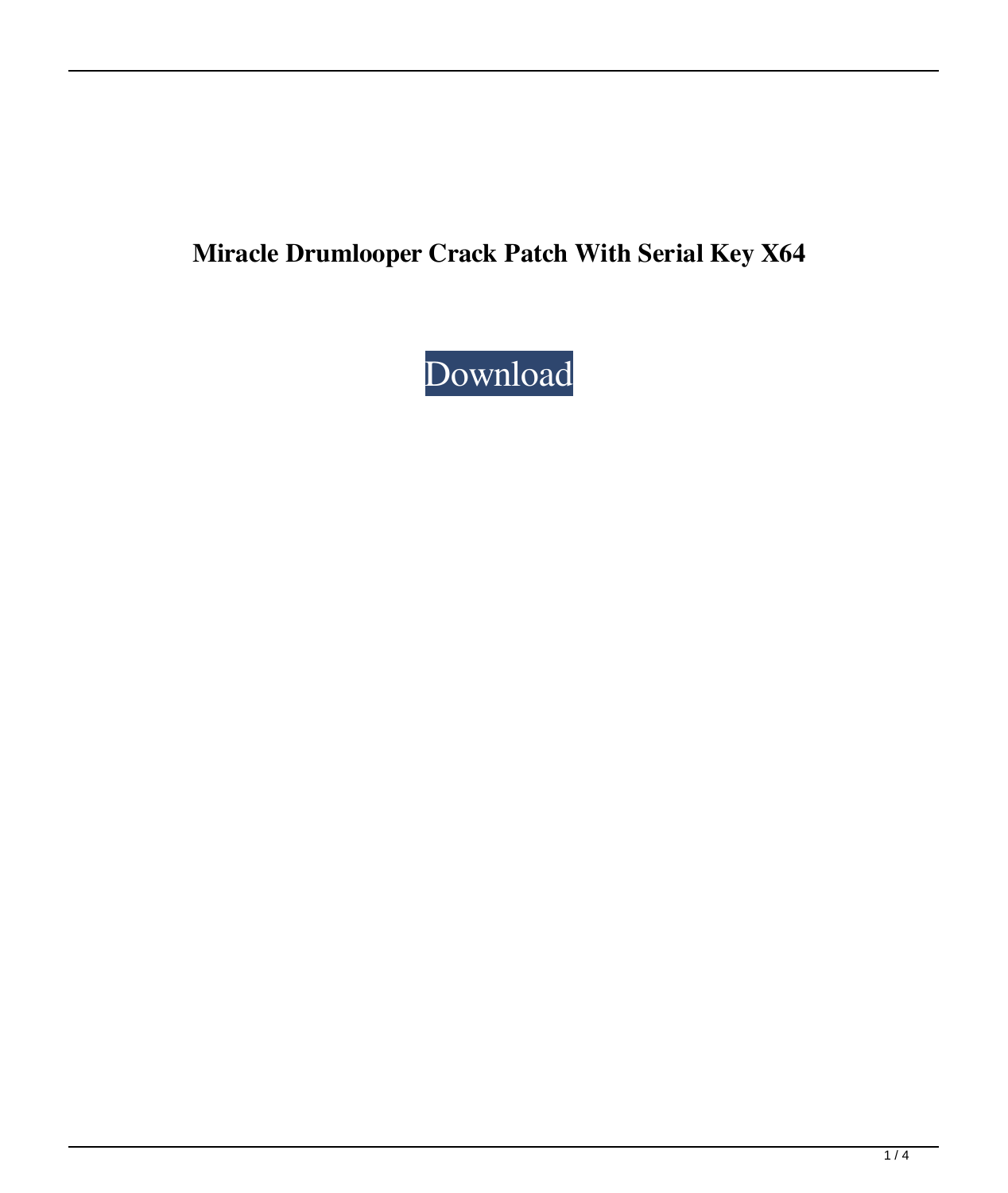#### **Miracle Drumlooper Crack+ Free For Windows [2022-Latest]**

the new Miracle Beats VSTi have many incredible features: - LoopMorph technology. - Integrated resampler - Sample accurate sync to host application - Unlimited number of loops - Exclusive "RMS Level" functions to match the level between - Autostretch option - Preview loops in perfect sync with host - Noted sample edit mode - 4 stereo outputs - Real time shuffle control - Humanize function reproduces natural feel - Quantization/Stereo Limiter - Sample accurate sync to host - Export loops as WAV files (optional) Additional Miracle Drumlooper Cracked 2022 Latest Version info: · The latest version includes 500+ drum loops, 1200+ stablised drum sounds with a perfect mix of kick, snare, bass, hi hat, ride and timbres. · This version also comes with 50 programs, 50 Full and 50 mono loops, 50 MIDI files and 50 Wav wave files. · Comes with 4 ready-to-play sampler modes, including Drum, Bass, Drums and Synth. · It also includes a demo version to show you some of the sounds included. · 16 different styles (Rock, Funk, Latin, Hip-Hop, African, Jazz, Hip Hop, Jazz, Black, Acoustic, Dub, Techno, African Dub, African, Drum, World and Instrumental). More from Miracle Drumlooper.... Audio clip: Adobe Flash Player (version 9 or above) is required to play this audio clip. Download the latest version here. You also need to have JavaScript enabled in your browser. Amazing Drumlooper / CD 2013 Miracle Drumlooper is a sample VSTi and CD combination based on LoopMorph technology. The Miracles Beats VSTi can rearrange, split, morph and turn the 500 included loops into an infinite number of possibilities within any VST host application. Here are some key features of "Miracles Beats": · LoopMorph technology. · Autostretch loops to any BPM. · Preview loops in perfect sync with the host software. · Sampler mode: more than 5000 individual, ready to use samples from 500+ full drum loops. · 4 stereo outputs: bass drum, snare, hi hat and percussion, automatically separated. · Switch an entire loop pattern in real time with one keystroke. · Instantly change the style and groove of a loop

#### **Miracle Drumlooper Crack+ [2022]**

Miracle Drumlooper takes the power of the most famous looping software available, DrumIt, and turns it into a program that you can use to make loop-based beats. DrumIt is so much more than just a looping program, and this is the most accurate, ready-to-use version of DrumIt you will find anywhere. Just insert your loops into DrumIt, and then hit the export button. That's it! You have created your own looping MIDI production software! If you have ever tried anything else, you'll know why DrumIt beats all other looping programs on the market. Millions of people have been using DrumIt and have truly fallen in love with it's speed, simplicity and functionality. However, now is the time to take DrumIt to the next level and achieve real-time drum looping using just a keyboard. Miracle Drumlooper is here to change drumming forever. Features: ~ LoopMorph Technology. ~ Patching is not necessary.  $\sim$  DrumIt packs of 500 pre-patched loops, and 50 exclusive drummers and drummers Kits, with total of 600 loops.  $\sim$  Autostretch.  $\sim$ 500+ Loops. ~ Swing Mode. ~ Preview mode. ~ 4 Stereo outputs. ~ Included Sampler Mode. ~ Exclusive "RMS Level" features. ~ Humanize function. ~ Sample accurate sync. ~ Export as WAVs. Exclusive DrumIt Kits and Drummers Kits - DrumIt Kits: Dance Tunes (Dance/Club), R&B (Soul/Rhythm), R'n'B (Hip Hop), Dance House (Club/House), Funk (G Funk), Hip Hop (Hip Hop/Rhythm), Electronic (Dance/Club), House (Club/House), Hip Hop (Hip Hop/Rhythm), Metal (Metal) and Tech (Percussion/Rock). - Drummers Kits: Drum and Drum Sessions (Drum and Drum House), House/Club Drumming (Drum and Drum House), Loose House (Loose House), Progressive (Erick Sermon), Sampler House (Tribal House). These kits include the bass drums, crash drums, ride cymbal, snare, hi hat, claps and a lot more. Exclusive Drumming Sessions and Kits - Drumming Sessions (Live Drumming) (Recorded Drum Sessions) - Live, a69d392a70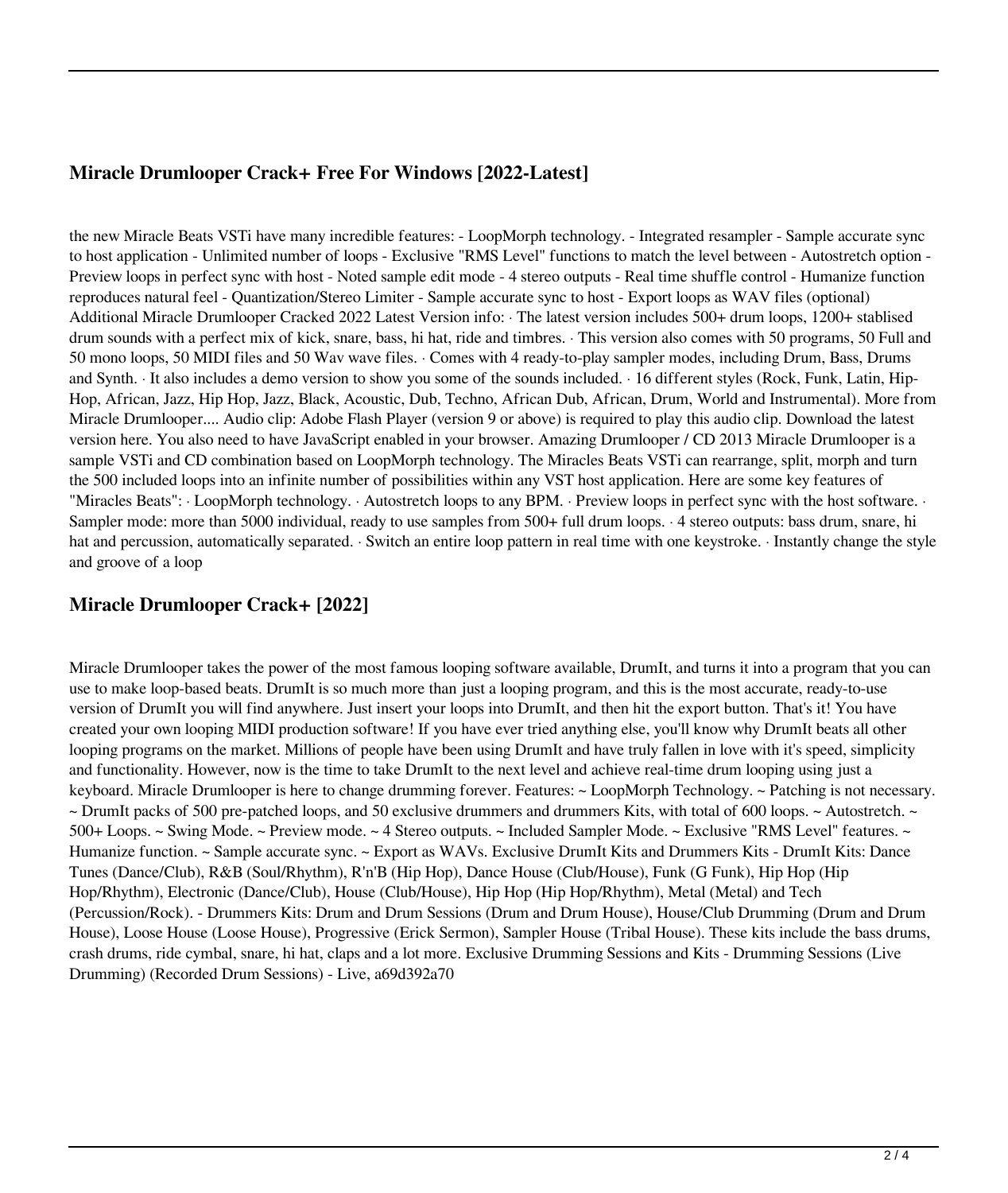# **Miracle Drumlooper Crack (LifeTime) Activation Code [32|64bit]**

· The Original LoopMorph Technology · 500 Professional Drum Loops · LoopMorph Technology · Split drum loops in any host software. · 600 Loops in total, 500 Drum Loops (Contains loops in 4/4, 3/4, 6/8, 9/8, 11/8, 2/2, 7/8, 3/4 and 9/8) · Beat/Groove Sampler Mode · Bass Drums · Snare Drums · High Hats · Pianos · Percussion Drums · Mastering Bass · Mastering Drums · Mastering Percussion The "Kontakt Player" app is an Instrumental sampler for Kontakt which is a sample player of Steinberg. After you activate the sampler, you can manually create new kits and sounds, save the users and save its automatically created. Kit, patterns and samples, pattern by pattern, is applied for the Kontakt player. The Kontakt player automatically makes the beat from the selected sample that you can edit in each of the four buses. The Kontakt player can easily be used, and is very well-designed, with full automation features, including "drums" automation which can apply patterns, and "assign", "export", "import", "save", "load" etc. Among many features, "synthesis" can make new beats and samples from four channels (STANDARD, FX 1, FX 2 and FX 3). CONNECT TO YOUR NI KONTAKT PLAYER - Kontakt Player is not a stand-alone program. You must have Kontakt version 5.8.2 or higher installed to be able to control the Kontakt player (the latest version of Kontakt is called "Kontakt 5.8.2.14" and can be found here: The Kontakt player will not function without your NI KONTAKT PLAYER. The Kontakt player will work on Windows and Mac OS X. CONNECT TO YOUR NI KONTAKT PLAYER (PRODUCTION VERSION) The Production version can export from or import into any module that you own, and can export from or import from any module that you have access to online through a free account

### **What's New in the Miracle Drumlooper?**

\* Can be used to arrange, morph, split, and turn a portion of 500 drum loops into an infinite number of sounds in a VSTi host application. \* VSTi-based, sample version of Drumlooper VSTi, including 500 drum loops, 4 stereo outputs and 4 stereo limiters. \* Instantly switch drum elements in real time using one keystroke. \* Simultaneously assign different drum elements to different keys, then sound all of them. \* Switch an entire drum loop pattern in real time, using one keystroke. \* Adjust tempo without changing pitch, even in autostretch mode. \* Real time pitch control, envelope and reverse on every drum element. \* Real time output limits to match the dynamic level of one loop with another. \* Exclusive "RMS Level" feature to match the dynamic level of one loop with another. \* Volumize and shape the in-ear volume of a drum loop with the Humanize function. \* Sample accurate sync to host. \* Export drums as WAVs (Auto naming option). Miracle Drumlooper Key Features: · Comes with 500 full drum loops from the studio recording of Metalcore. · Play them with realtime trigger access and morph to your own sounds or sounds of other loops. · Can be used to arrange, morph, split, and turn a portion of 500 drum loops into an infinite number of sounds. · With the advanced sample playback engine, you can instantaneously split, morph, and loop the drums again and again. · You can use the Beat Engine to create your own drums from the supplied loops. · It's easy to create samples from the custom drumloop instruments using the realtime sample engine. · You can select drum elements from the entire drumloop independently, and you can adjust their sound and range simultaneously. · You can automatically scale and quantize the drum samples, and you can add a mousewheel pan, solo, group, and count-in function. · You can play samples in any time signature, including all mixtures of various meters. · You can randomize, transpose, reverse, copy, and paste drum samples in real time. · You can create your own drum loops with the mousewheel pan function. · You can adjust the beat, tempo, key, position of the drum, and sound of the instrument individually with the gamepad and wheel. · You can change the